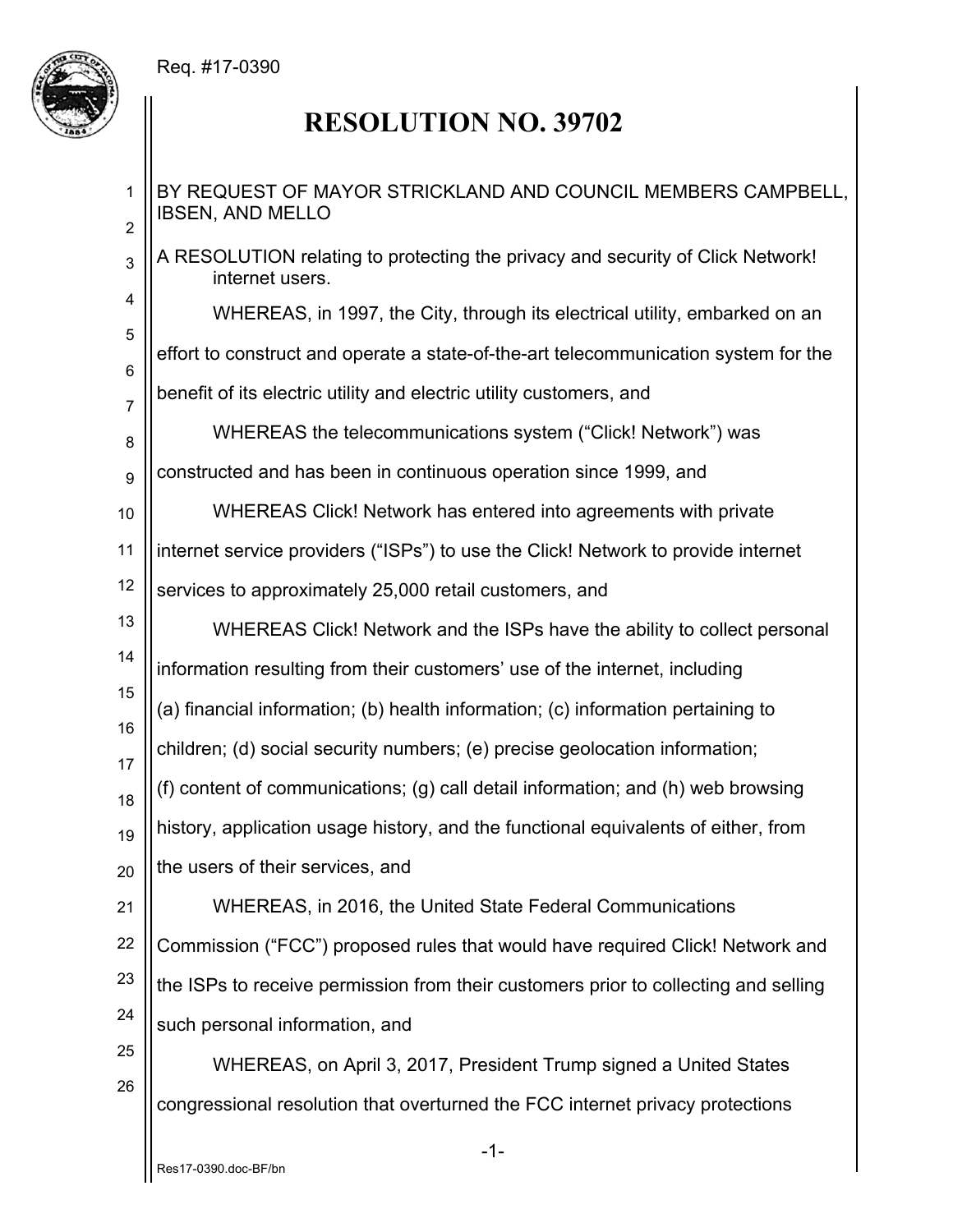

1

2

3

4

5

6

7

8

9

10

11

13

14

related to Click! Network and the ISPs collecting and selling personal information resulting from internet use, and

 WHEREAS the Washington State Legislature has proposed legislation ("HB 2200 and SB 5919") that would institute similar protections included in the prior FCC internet privacy rules; however, it is unlikely that such protections will be enacted into law before the current legislative session ends, and

12 WHEREAS protecting the privacy and security of Click! Network customers is of vital concern to the City Council, and the City Council desires that the Tacoma Public Utility Board ("Board") prohibit Click! Network and its ISPs from collecting or selling their customers' personal information without prior written permission, or refusing to serve customers who do not approve the collection or sale of their personal information; Now, Therefore,

BE IT RESOLVED BY THE COUNCIL OF THE CITY OF TACOMA:

15 16 17 18 19 20 Section 1. That the City Council hereby requests that the Tacoma Public Utility Board ("Board") prohibit internet service providers (including Click! Network pursuant to an "All-In" Retail Business Plan) who have entered into agreements with Tacoma Power to use Click! Network from collecting or selling personal information from a customer resulting from the customer's use of the internet without express written approval from the customer.

21 22 23 24 25 26 Section 2. That the City Council hereby requests that the Board prohibit its internet service providers (including Click! Network pursuant to an "All-In" Retail Business Plan) from refusing to provide services to a customer on the grounds that the customer has not approved the collection or sale of the customer's personal information.